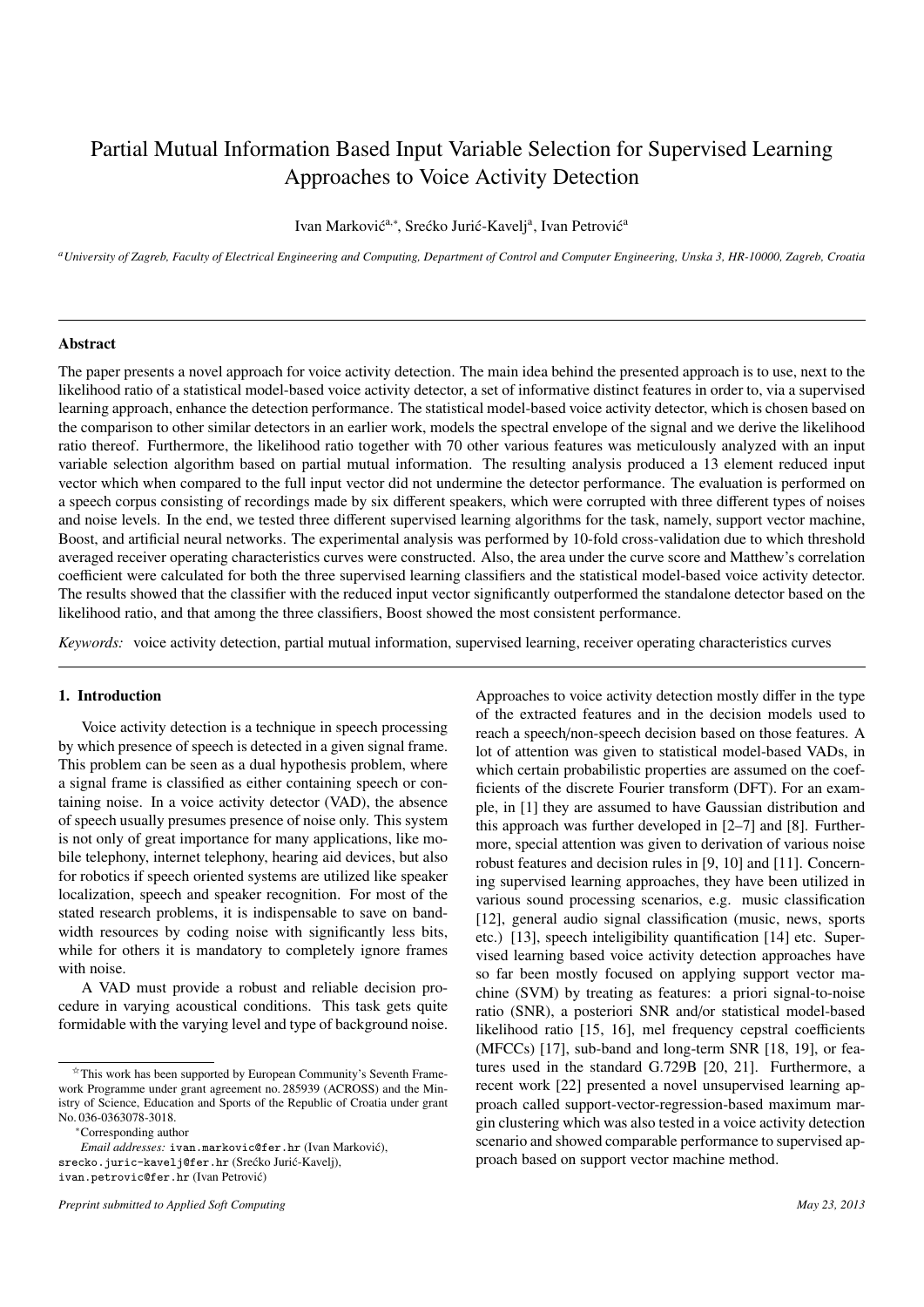Our work presented in this paper surveys the supervised learning approaches to VAD and builds on upon the aforementioned related works with the following main contributions. Firstly, to the best of our knowledge, we are the first to introduce a method for input variable analysis based on partial mutual information algorithm in the context of voice activity detection. This method systematically classifies features on those that should be included and those that could be omitted from the input set, which we find extremely important when extending input spaces of supervised learning algorithms. Secondly, we extend the input space with distinct features under the hypothesis (which is tested) that this will improve the performance of VADs. While most of the features in the related works are variants on the SNR estimation (a priori, a posteriori, predicted, sub-band and long-term), with two exceptions—one which used only MFCC [17] and other which is based on features from G.729B [20], in the present paper we extended this feature space by using information from the SNR estimation in the form of a statistical-based likelihood ratio (LR) by modeling the distribution of the spectral envelope, along with several distinct features like magnitudes of some of the DFT coefficients, spectral flux, spectral centroid and bandwidth, power-normalized cepstral coefficients, MFCCs etc. Furthermore, for the classification task we present a systematic quantiative evaluation of the following three supervised learning algorithms: Boost, artificial neural networks (ANNs) and SVM, while all the related work papers on VAD utilize only SVM. The algorithms were tested and compared under varying noise conditions, namely three types of noises and three different SNRs, and showed similar performance with a slight advantage in the direction of the Boost classifier.

Although a detector can be considered as a binary classifier, for clarity throughout the paper we use the term detector to denote the statistical model-based detector based on the likelihood ratio, while the term classifier or supervised learning based VAD denotes the SVM, Boost and ANN classifiers. The rest of the paper is organized as follows. Section 2 presents the statistical model-based VADs. In Section 3, the implemented algorithms for noise spectrum estimation and *a priori* signal-tonoise ratio are presented. Section 4 presents the utilized speech corpus and evaluation metrics, while Section 5 presents the input variable selection algorithm, the input variable set and the resulting analysis. Section 6 presents the experimental evaluation of the algorithms, and Section 7 concludes the paper.

## 2. Statistical Model-Based Detectors

These VADs rely on statistical modeling of the DFT coefficients. All the statistical model-based VADs assume a two hypotheses scenario. Since speech is degraded with uncorrelated additive noise, the two hypotheses are as follows:

$$
H_0: \text{ speech absent} \Rightarrow \mathbf{X} = \mathbf{N}
$$
  
\n
$$
H_1: \text{ speech present} \Rightarrow \mathbf{X} = \mathbf{N} + \mathbf{S},
$$
 (1)

where the DFT coefficients of a *K*-point DFT of the noisy speech, noise, and clean speech are denoted as  $\mathbf{X} = [X_0, X_1, \dots, X_{K-1}]^T$ ,

 $N = [N_0, N_1, \dots, N_{K-1}]$ <sup>T</sup> and  $S = [S_0, S_1, \dots, S_{K-1}]$ <sup>T</sup>, respectively.

The form of the probability density function (pdf) of  $X$  conditioned on the hypotheses, i.e.  $p(X|H_0)$  and  $p(X|H_1)$ , depends on the distribution used to model each DFT coefficient. After the pdfs  $p(X|H_0)$  and  $p(X|H_1)$  are determined, usually a likelihood ratio on all the DFT coefficient indices *k* is calculated:

$$
\Lambda_k = \frac{p(X_k|H_1)}{p(X_k|H_0)},\tag{2}
$$

where  $\Lambda_k$  becomes a vector of length *K*. This information is then used to calculate geometric mean which is then compared to a certain threshold in order to reach a final decision in favor of either the hypothesis  $H_0$  or  $H_1$ :

$$
\log \Lambda = \frac{1}{K} \sum_{k=1}^{K} \log \Lambda_k \gtrless_{H_0}^{H_1} \eta. \tag{3}
$$

# *2.1. Gaussian distribution statistical model*

The VAD based on Gaussian distribution was first proposed in [1], where the DFT coefficients are asymptotically independent and zero-mean complex Gaussian random variables. When both speech and noise are present, we have for each coefficient a sum of independent Gaussian variables (speech plus noise), thus resulting with a pdf of variance  $\lambda_{x,k} = \lambda_{s,k} + \lambda_{n,k}$ . Hence, the conditional pdfs of  $X_k$  on hypotheses  $H_0$  and  $H_1$  are as follows:

$$
p(X_k|H_0) = \frac{1}{\pi \lambda_{n,k}} \exp\left(-\frac{|X_k|^2}{\lambda_{n,k}}\right),\tag{4}
$$

$$
p(X_k|H_1) = \frac{1}{\pi(\lambda_{n,k} + \lambda_{s,k})} \exp\left(-\frac{|X_k|^2}{\lambda_{n,k} + \lambda_{s,k}}\right).
$$
 (5)

Under the Gaussian distribution (GD) model, the LR is simply calculated as the ratio of (5) and (4):

$$
\Lambda_k^{\text{GD}} = \frac{p(X_k|H_1)}{p(X_k|H_0)} = \frac{1}{1+\xi_k} \exp\left(\frac{\gamma_k \xi_k}{1+\xi_k}\right),\tag{6}
$$

where  $\xi_k = \lambda_{s,k}/\lambda_{n,k}$  is the *a priori* SNR, and  $\gamma_k = |X_k|^2/\lambda_{n,k}$  is the *a posteriori* SNR. A more detailed derivation can be found in [23], while the algorithms for estimation of these values are presented in Section 3.

### *2.2. Rayleigh and Rice distribution statistical model*

In the approach proposed in [24], derived from [25], the DFT coefficients are still modelled as having a Gaussian distribution, but instead of using their joint distribution, the distribution of the signal envelope is used. The envelope of a signal,  $|X_k| = \sqrt{X_{R,k}^2 + X_{I,k}^2}$ , is actually the euclidean norm of the real and imaginary coefficients. Therefore, instead of looking at the distribution of the coefficients, the distribution of the signal envelope is analysed.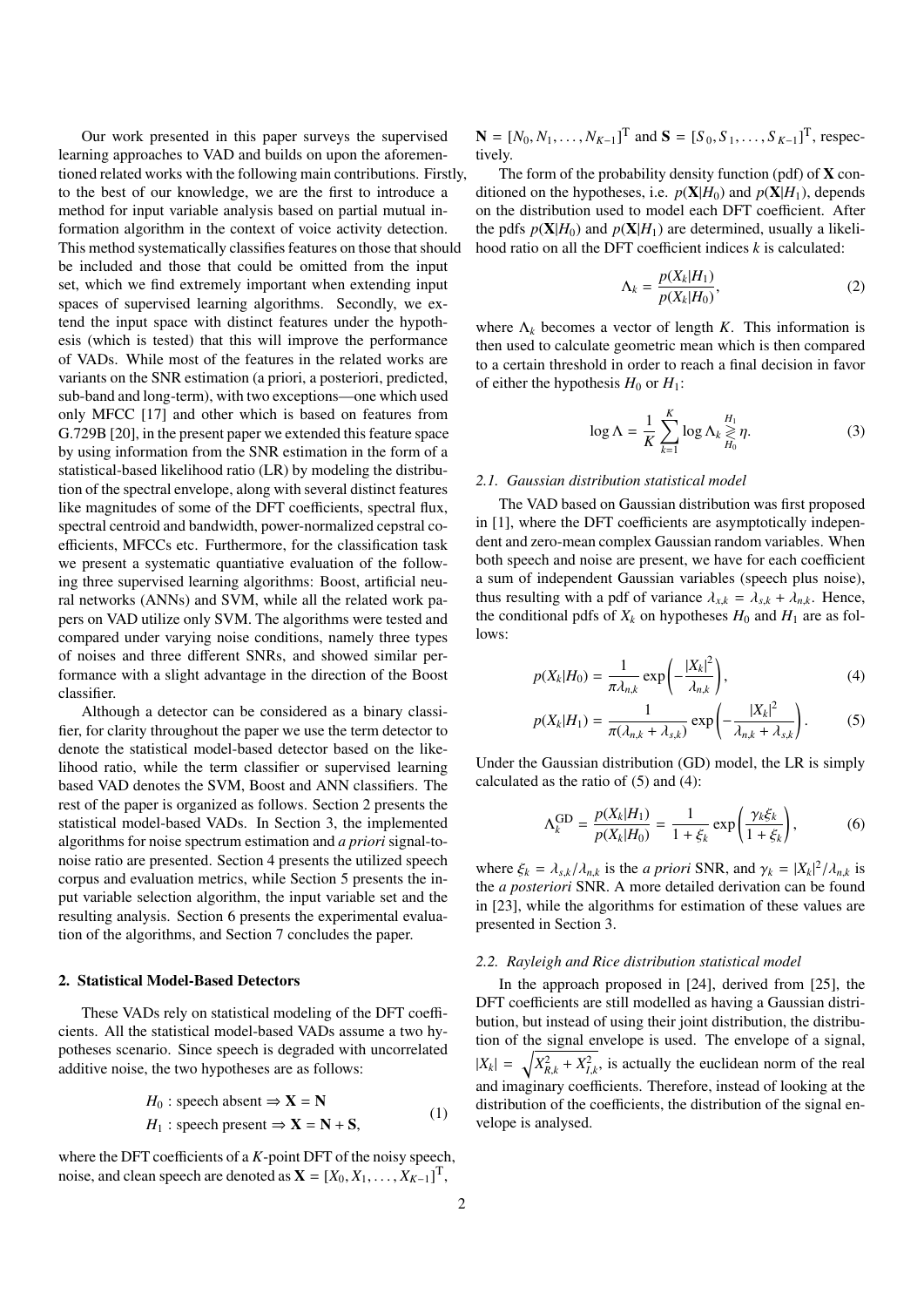Under hypothesis  $H_0$  the signal is only noise, which means that the DFT coefficients are both independent, zero-mean Gaussian variables with variance  $\lambda_{n,k}/2 = E[|N_k|^2]$ . Under that assumption, the pdf of the euclidean distance of such DFT coefficients is a Rayleigh distribution:

$$
p(X_k|H_0) = \frac{2|X_k|}{\lambda_{n,k}} \exp\left(-\frac{|X_k|^2}{\lambda_{n,k}}\right).
$$
 (7)

Under hypothesis  $H_1$ , the envelope is the euclidean norm of two independent, non-zero-mean Gaussian variables. Such pdf is a Rician:

$$
p(X_k|H_1) = \frac{2|X_k|}{\lambda_{n,k}} \exp\left(-\frac{1}{\lambda_{n,k}}\left(|X_k|^2 + |A_k|^2\right)\right) I_0\left\{\frac{2|A_k||X_k|}{\lambda_{n,k}}\right)
$$
  

$$
= \frac{2|X_k|}{\lambda_{n,k}} \exp\left\{-\frac{|X_k|^2}{\lambda_{n,k}} - \xi_k\right\} I_0\left(2\sqrt{\xi_k \frac{|X_k|^2}{\lambda_{n,k}}}\right),
$$
 (8)

where  $A_k$  is the amplitude of the clean speech spectrum,  $\xi_k$  =  $|A_k|^2/\lambda_{n,k}$  is the *a priori* SNR and  $I_0(\cdot)$  is the modified Bessel function of the first kind and order zero. In [24] this VAD was implemented by calculating the *a posteriori* probability  $p(H_1|X_k)$  of voice activity from (7) and (8) via Bayes' formula. Since in this paper the *a priori* SNR estimation, presented in Section 3, for all frequency bins is implemented, we propose the LR instead of the *a posteriori* probability  $p(H_1|X_k)$ . Finally, we derive the LR for Rayleigh and Rice distribution (RRD) model:

$$
\Lambda_k^{\text{RRD}} = \exp\left\{-\xi_k\right\} I_0 \left(2\sqrt{\xi_k \gamma_k}\right). \tag{9}
$$

In [23] we have extensively analyzed and compared the performance of three statistical model-based VADs: the GD model [1], the generalized Gaussian distribution model [5], and the RRD model [24]. The models were compared in detection performance and computational demand. On average, under three different types and levels of noises, the RRD VAD showed the best results in detection accuracy, and ranked second in computational demand. This is the reason why we chose to work further with the RRD VAD and why we try to enhance its performance with a supervised learning approach by adding, next to the LR, several other distinct features.

### 3. Noise Spectrum Estimation

We can see from Section 2 that the RRD VAD requires estimation of the noise spectrum  $\lambda_{n,k}$  and the *a priori* SNR  $\xi_k$ . First we shall address the estimation of  $\lambda_{n,k}$  and then the estimation of  $\xi_k$ .

In most VADs the noise spectrum estimation is done in a way to assume that in the first several frames only noise is present and for that time  $\lambda_{n,k}$  is estimated by time averaging the spectrum of the recorded signal. Then, the VAD itself is used to discriminate between frames where speech is present and where only noise is present. When only noise is detected,  $\lambda_{n,k}$  is again estimated in a time-averaging fashion.

In this paper an algorithm proposed by [26] and [27] called minima-controlled recursive averaging (MCRA) is used since it performs well in varying noise situations and it allows estimation from all frames, and not just the ones where no speech is detected.

## *3.1. Minima-controlled recursive averaging*

As stated earlier, a common technique for noise spectrum estimation is to apply temporal recursive smoothing during the frames when only noise is present. Now, we have the following hypotheses:

$$
H_0: \lambda_{n,k}(l+1) = a_n \lambda_{n,k}(l) + (1 - a_n)|X_k(l)|^2,
$$
  
\n
$$
H_1: \lambda_{n,k}(l+1) = \lambda_{n,k}(l),
$$
\n(10)

where  $0 < a_n < 1$  is a smoothing parameter.

Let  $p_{s,k}(l) = p(H_1|X_k(l))$  denote the conditional speech presence probability at time frame *l*. Hence, we can write (10) as follows:

$$
\lambda_{n,k}(l+1) = \lambda_{n,k}(l)p_{s,k}(l)
$$
  
+ 
$$
\left[a_n \lambda_{n,k}(l) + (1 - a_n)|X_k(l)|^2\right](1 - p_{s,k}(l)) \qquad (11)
$$
  
= 
$$
\tilde{a}_{n,k}(l)\lambda_{n,k}(l) + (1 - \tilde{a}_{n,k}(l))|X_k(l)|^2,
$$

where

$$
\tilde{a}_{n,k}(l) = a_n + (1 - a_n) p_{s,k}(l)
$$
 (12)

is a time-varying smoothing parameter. We can see that the noise spectrum is estimated by averaging past power spectral values, using a smoothing parameter that is adjusted by the speech presence probability  $p_{s,k}(l)$ . In order to determine  $p_{s,k}(l)$ , speech absence is calculated by looking at the ratio of the local energy of the noisy signal and its minimum within a certain time frame. For details on the estimation of  $p_{s,k}(l)$  please confer [26].

### *3.2. Decision directed a priori SNR estimation*

The decision directed (DD) estimation approach for the estimation of ξ*k*, the *a priori* SNR, was proposed in [28]. Firstly, the Wiener gain is introduced as the following ratio:

$$
\zeta_k = \frac{\xi_k}{\xi_k + 1}.\tag{13}
$$

Now, we can define the estimator for  $\xi_k$ :

$$
\xi_k(l) = \alpha_a \zeta_k^2 (l-1) \gamma_k (l-1) + (1 - \alpha_a) \max{\gamma_k(l) - 1, 0}, \quad (14)
$$

where  $0 < \alpha_a < 1$  is a smoothing parameter.

The noise spectrum  $\lambda_{n,k}$  and the *a priori* SNR  $\xi_k$  are continuously updated via the MCRA and DD methods, respectively, and are afterwards used in the RRD VAD. An overview on advancements in speech enhancement can be found in [29].

# 4. Speech corpus and metrics for voice activity detection evaluation

In order to analyze the supervised learning based VAD algorithms and performance thereof, we used the NOIZEUS speech corpus by [30]. Although the corpus was originally created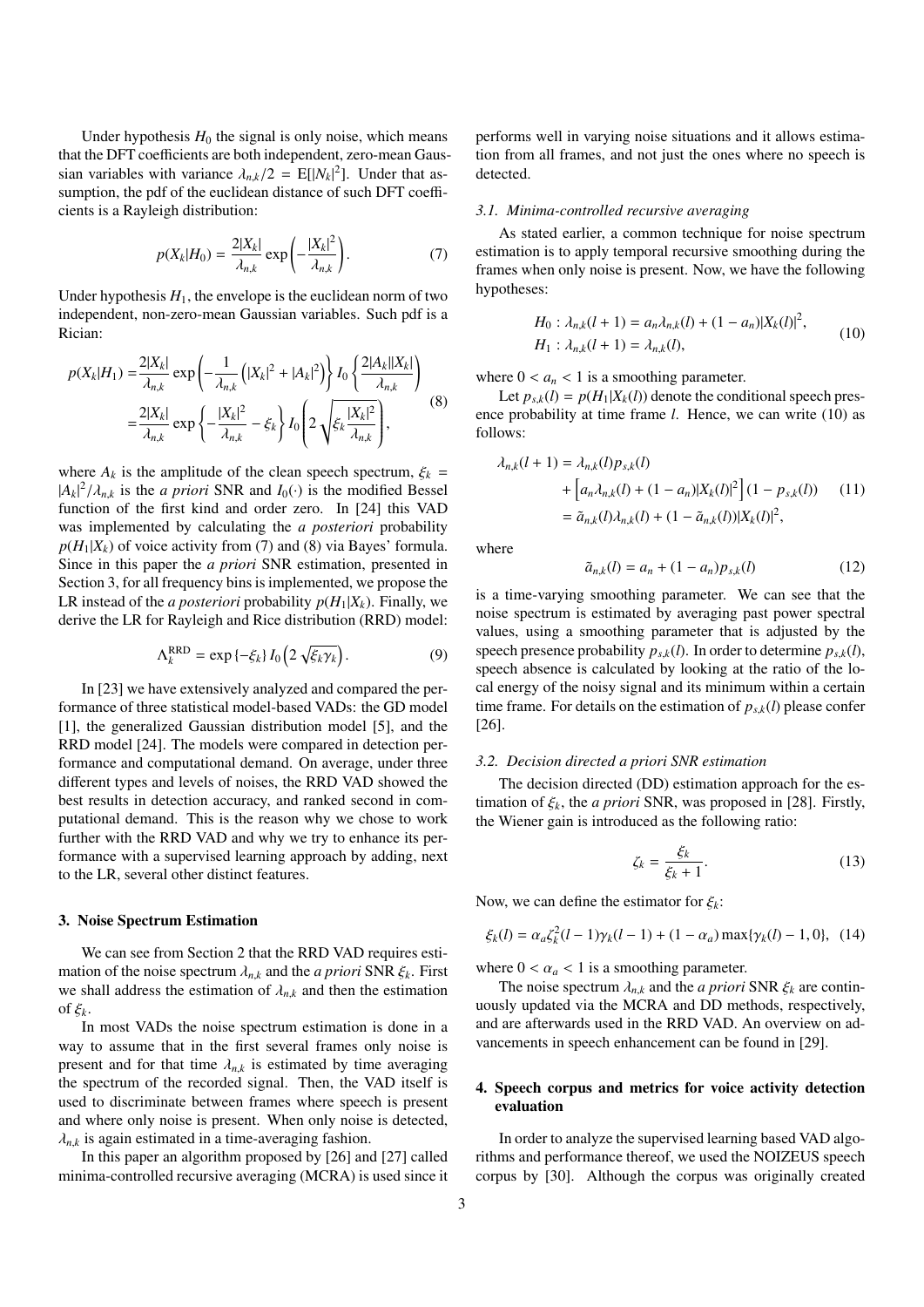for testing speech enhancement algorithms, we used it for the following reasons: (i) the recordings are of high quality and were made in a sound-proof booth, (ii) it offers eight different types of noises from AURORA database by [31] which corrupt the original recordings at four different SNR levels, (iii) the recordings were made by six different speakers—three male and three female, (iv) it uses the IEEE sentence database which contains phonetically-balanced sentences with relatively low word-context predictability, and (v) the corpus is available to researchers free of charge. The percentage of the speech segments amounted to 61.28%, which is as twice as high as compared to [1], and [4], but less than 5% higher than in the cases of [5] and [8]. The recordings were sampled at the rate of 25 kHz and were later downsampled to 8 kHz. The total length of all the recordings was 80.04 s, which offered, with 50% overlap and frame length of  $L = 256$ , in total 5000 frames for detection. However, in order to test the performance and train the classifier for different types of noises and noise levels, we have added to the clean speech also versions corrupted with babble (SNR 15 dB, 10 dB, 5 dB), car (SNR 15 dB, 10 dB, 5 dB) and white Gaussian noise (SNR 20 dB, 15 dB, 10 dB). In total, this gave us 50000 frames for evaluation.

Usually, in order to test and train the algorithms, the speech segments are hand-labeled. However, in the present work we used signal energy calculated via Parseval's theorem as the indicator of speech presence, which enabled automatic frame labeling. We find this approach justifiable in the case of the NOIZEUS corpus, since the clean recordings were made in a sound-proof booth resulting with the speech-absent frames having energy a thousand times lower than the weakest speech frame.

The evaluation metrics we used are based on the standard elements of the confusion matrix: true positive (TP)—voice classified as voice, true negative (TN)—silence classified as silence, false positive (FP)—silence classified as voice, false negative (FN)—voice classified as silence. We also used speech detection rate (SDR)—percentage of speech frames classified as speech, and false alarm rate (FAR)—percentage of noise frames classified as speech. The former and latter are calculated as follows:

$$
SDR = \frac{TP}{TP + FN}, \quad FAR = \frac{FP}{FP + TN}.
$$
 (15)

These two rates are actually used in order to draw a receiver operating characteristics (ROC) curve. An ROC curve is a twodimensional depiction of classifier performance. Usually, they are produced by graphing pairs of SDR and FAR values as a function of changes in the threshold value. To compare different classifiers it is practical to reduce the information in the ROC curve to a single scalar value. A common method is to evaluate the area under an ROC curve (AUC). For an example, since both the SDR and FAR take values in the range of  $[0, \ldots, 1]$ , for a perfect classifier the AUC value would be 1, since it is able to make a perfect SDR without any false alarms. A completely random classifier would have AUC value of 0.5, since the ROC curve would be a diagonal line in the SDR–FAR space. This would be equivalent to predicting based on fair coin tosses. More on the ROC curves and metrics for evaluation of classifiers can be found in [32, 33].

Another balanced measure of classification performance with respect to all elements is the Matthews correlation coefficient (MCC) which we chose as additional metric for performance comparison. It is calculated as follows [32]:

$$
MCC = \frac{TP \times TN - FP \times FN}{\sqrt{(TP + FN)(TP + FP)(TN + FP)(TN + FN)}}.
$$
 (16)

The MCC is always between  $-1$  and  $+1$ , where  $-1$  indicates total disagreement and +1 indicates total agreement. The MCC is 0 for completely random predictions. If two variables are independent, then their MCC is 0. The converse in general is not true.

# 5. Input variable selection based on partial mutual information

Before we start with classification, we need to choose input variables, i.e. features, upon which the classifiers will make decision and which, in effect, will be combined to form a strong classifier. We already mentioned that LR is one of the features, but we hypothesize that by adding other features we could improve the clasiffication results.

### *5.1. Partial Mutual Information*

The partial mutual information (PMI) based input variable selection (IVS) algorithm used in [34, 35] overcomes two main issues that limit the applicability of many IVS techniques. Those are the underlying assumption of linearity and redundancy within the available data. The way that PMI IVS works is that it first selects the most informative input variable, then it searches for the next most informative variable but by taking into account information already received from the previously selected variable. This process continues until an introduction of an additional input variable increases the mean squared error of the prediction, i.e. the square of the expected value minus the label, or PMI drops below a certain threshold. Hereafter, we present the mathematical background of the PMI IVS.

Assuming *y* is a classification outcome, i.e. signal frame label, *x* is a currently considered input variable (feature), and **z** is a set of previously selected variables, partial mutual information in *x* about *y* given z is formulated as follows:

$$
PMI = \iint p_{u,v}(u,v) \ln \frac{p_{u,v}(u,v)}{p_u(u)p_v(v)} du dv , \qquad (17)
$$

where  $u = y - E[y|z]$ ,  $v = x - E[x|z]$ , and E[.] is the expectation operator.

In order to obtain probability density functions for PMI from the data, we used kernel density estimators (KDEs). E.g., in order to calculate  $E[x|z]$  we used the following KDE:

$$
\hat{p}(x,\mathbf{z}) = \frac{1}{n} \frac{1}{\left(\sqrt{2\pi}h\right)^d \sqrt{|\Sigma|}} \sum_{i=1}^n \exp{-\frac{\left\|\left[x \mathbf{z}\right]^T - \left[x_i \mathbf{z}_i\right]^T\right\|_{\Sigma}}{2h^2}}, \quad (18)
$$

where  $\| [x \mathbf{z}]^T - [x_i \mathbf{z}_i]^T \|_{\Sigma} = ( [x \mathbf{z}] - [x_i \mathbf{z}_i]) \Sigma^{-1} ( [x \mathbf{z}]^T - [x_i \mathbf{z}_i]^T )$ is the Mahalanobis distance, and *h* is the kernel bandwidth, for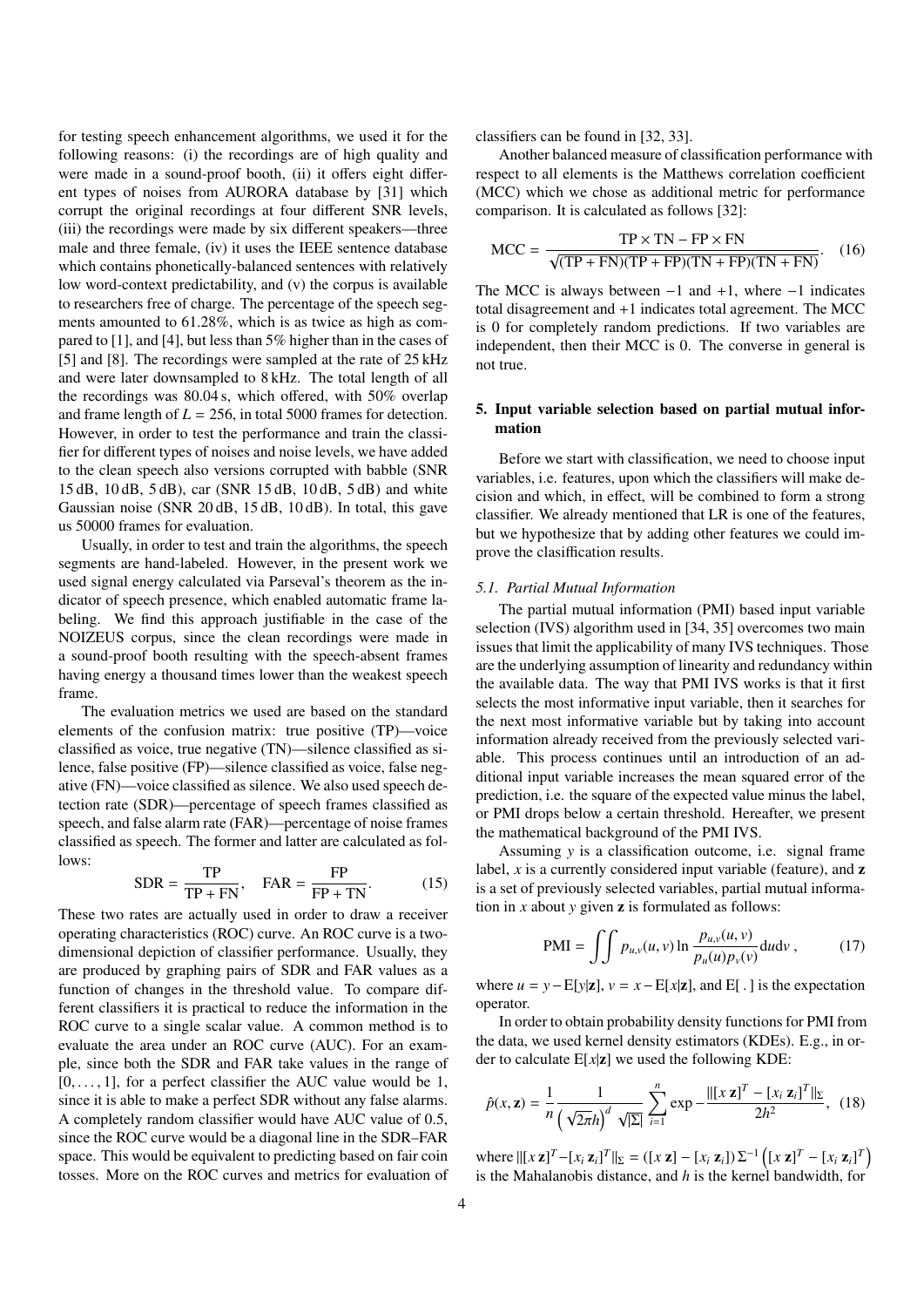which we used the Gaussian reference bandwidth throughout this paper:

$$
h = \left(\frac{4}{d+2}\right)^{\frac{1}{d+4}} n^{-\frac{1}{d+4}}, \qquad (19)
$$

where *d* is the dimension of the multivariate variable set, and *n* is the sample size.

Note that for  $E[x|z]$  we need  $\hat{p}(x|z)$ . If we take

$$
\Sigma = \begin{bmatrix} \Sigma_{xx} & \Sigma_{xz} \\ \Sigma_{zx} & \Sigma_{zz} \end{bmatrix},\tag{20}
$$

we get

$$
\hat{p}(x|\mathbf{z}) = \frac{1}{n} \frac{1}{\left(\sqrt{2\pi}h\right)^d} \frac{1}{\sqrt{|\Sigma|}} \sum_{i=1}^n \exp{-\frac{||x^T - \bar{x}_i|^T||_{\bar{\Sigma}}}{2h^2}},\qquad(21)
$$

where  $\bar{\Sigma} = \sum_{xx} -\sum_{xz} \sum_{zz}^{-1} \sum_{zx}$  and  $\bar{x}_i = x_i + \sum_{xz} \sum_{zz}^{-1} (\mathbf{z} - \mathbf{z}_i)$ . Finally,

$$
E[x|\mathbf{z}] = \sum_{i=1}^{n} w_i \left[ x_i + \Sigma_{xz} \Sigma_{zz}^{-1} (\mathbf{z} - \mathbf{z}_i) \right], \qquad (22)
$$

where each sample is weighted by its weighting factor introduced in [34]:

$$
w_i = \frac{\exp\left(-\frac{\|\mathbf{z}^T - \mathbf{z}_i^T\|_{\Sigma_{zz}}}{2h^2}\right)}{\sum_{j=1}^n \exp\left(-\frac{\|\mathbf{z}^T - \mathbf{z}_j^T\|_{\Sigma_{zz}}}{2h^2}\right)}.
$$
(23)

The pseudocode of IVS based on PMI utilized in the present paper is given in Algorithm 1.

### *5.2. Input variable set*

In the ensuing paragraphs we present the features that form the potential input variable set. Each of them was analyzed as a standalone detector and as a candidate for the reduced input vector by the PMI IVS.

*Magnitude of the DFT coefficients.* A *K*-point transform was used to analyze the spectrum of the recorded frames. The magnitude of the first 32 coefficients of the transform were used as a feature for the classifier.

*Zero-crossing rate.* The Zero Crossing Rate (ZCR) of a signal is the rate of sign changes along the signal. It is defined as follows:

$$
f_{ZCR} = \sum_{i=2}^{L} Z_i,
$$
  
where  $Z_i = \begin{cases} 1, & \text{if sign } \{x(i)\} - \text{sign } \{x(i-1)\} \neq 0 \\ 0, & \text{otherwise.} \end{cases}$  (24)

Human voice consists of voiced and unvoiced sounds. Voiced sounds have higher ZCR value than the unvoiced sounds do. Therefore, it is a reasonable assumption that ZCR of either voiced or unvoiced parts of speech will be different than the ZCR of noise in the silent periods.

| Algorithm 1: Input variable selection based on partial                   |
|--------------------------------------------------------------------------|
| mutual information.                                                      |
| <b>Input:</b> sets of considered variables $X = \{x_1, x_2, \dots\}$ and |
| labels $Y = \{y_1, y_2, \dots\}$                                         |
| <b>Output</b> : set of chosen input variables $Z = \{z_1, z_2, \dots\}$  |
| Initialize $Z \leftarrow \emptyset$                                      |
| Initialize $u_{MSE} \leftarrow \infty$                                   |
| while $X \neq \emptyset$ do                                              |
| Construct an estimator $E[y z]$                                          |
| Calculate $u \leftarrow y - E[y z]$                                      |
| if $u_{MSE}$ < mse( <i>u</i> ) then                                      |
| Remove previously added x from $Z$                                       |
| exit                                                                     |
| $u_{MSE} \leftarrow \text{mse}(u)$                                       |
| foreach $x \in X$ do                                                     |
| Construct an estimator $E[x z]$                                          |
| Calculate $v \leftarrow x - E[x z]$                                      |
| Determine the PMI $I(v, u)$                                              |
| Determine $x = x_s$ (i.e. v) which maximizes $I(v, u)$                   |
| if $I(v, u) < I_{min}$ then                                              |
| $\vert$ exit                                                             |
| Add $x_s$ to Z                                                           |

*Spectral flux.* Spectral flux (SF) measures how quickly the spectrum of the signal is changing. It is calculated by comparing the power spectrum of the current frame with the power spectrum of the previous frame.

$$
f_{SF} = \left| \sum_{k=1}^{K} \left( |X_k(l)|^2 - |X_k(l-1)|^2 \right) \right| \tag{25}
$$

Speech changes quickly between voiced and unvoiced parts, thus resulting with high SF values.

*Spectral rollo*ff*.* Spectral rolloff (SR) is defined as the *a*quantile of the total energy in  $|X_k|^2$ . It is a frequency under which a fraction of the total energy is found. If *K* is the length of the signal DFT, then SR can be defined as:

$$
f_{SR} = \max_{y} \left\{ y : a > \frac{\sum_{k=1}^{y} |X_k|^2}{\sum_{k=1}^{K} |X_k|^2} \right\}
$$
(26)

Spectral rolloff was calculated at six quantiles equally spaced in [0, 1].

*Mel-frequency cepstral coe*ffi*cients.* Mel-frequency analysis is a technique inspired by human sound perception. The human ear acts as a filter and concentrates only on specific spectral components. The filters are non-uniformly spaced on a frequency scale, and their density is higher in the low frequency regions. The MFCCs are calculated in several steps: (i) the magnitude spectrum  $|X_k|$  is filtered with a bank of nonuniformly spaced overlapping triangular filters, (ii) the logarithm is taken, and (iii) the MFCC are obtained by computing the discrete cosine transform of the result. In [36] where authors consider a voice conversion system, MFCC feature is identified as a feature that does not consider any particular speech model, i.e. feature that is useful for general voice activity detection, without considering any speaker in particular.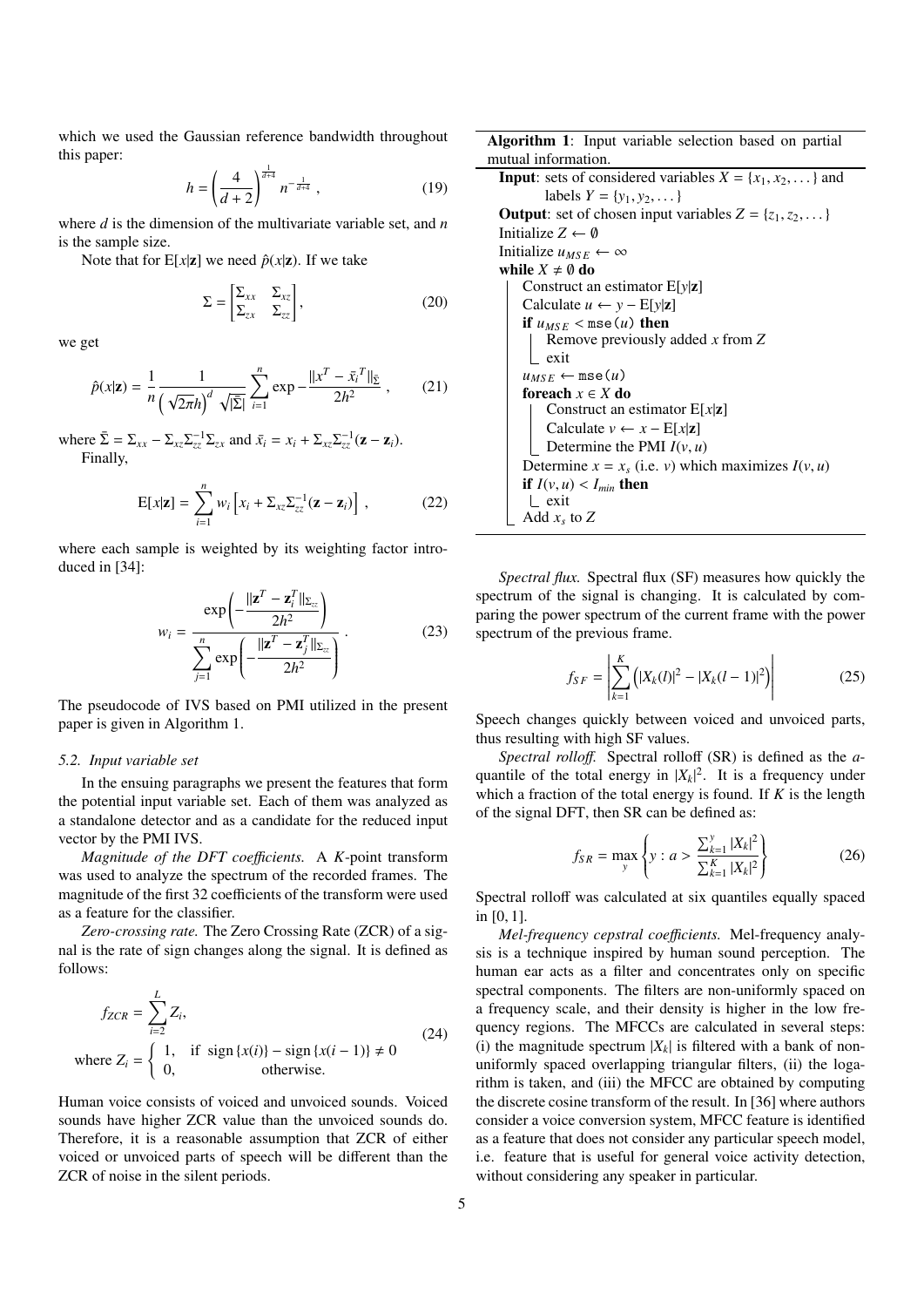*Power-normalized cepstral coe*ffi*cients.* In [37, 38] a feature extraction algorithm called power-normalized cepstral coefficients (PNCC) was proposed, which instead of log nonlinearity like MFCC uses power-law nonlinearity and a gammatone filterbank. In [37] it was shown to outperform MFCC, among others, in speech recognition accuracy. After adapting the algorithm proposed in [37] to our scenario, we have used the first thirteen PNCCs which were the result of a 20 element gammatone prefiltering.

*Spectral centroid.* Spectral centroid (SC) is a statistic that measures where most of the power of a speech segment is spectrally located. It is defined as follows:

$$
f_{SC} = \frac{\sum_{k=1}^{K} k |X_k|^2}{\sum_{k=1}^{K} |X_k|^2}.
$$
 (27)

*Spectral bandwidth.* Spectral bandwidth (SBW) describes spreading of the spectral components with respect to the spectral centroid:

$$
f_{SBW} = \sqrt{\frac{\sum_{k=1}^{K} (k - f_{SC})^2 |X_k|^2}{\sum_{k=1}^{K} |X_k|^2}}.
$$
 (28)

*Feature aggregation.* In total the following features were aggregated: 1 LR, 32 DFT magnitude coefficients, 1 ZCR, 1 SF, 6 SR quantiles, 15 mel-frequency cepstral coefficients, 13 power normalized cepstral coefficients, 1 SC and 1 SBW. Thus, we had a feature vector of 71 for input variable analysis. Similar approach was used in [39, 12] for music classification.

# *5.3. Individual feature performance and IVS results*

Each of the afore presented features can be considered as a detector in itself, whose performance might indicate the suitability of being an element in the input vector. As an intuitive preliminary analysis, we utilized the ROC curves, i.e. the related AUC score, of each feature evaluated on the whole data set at once. Table 1 shows the AUC for all the features presented in the current section. We can see that the LR has the highest score, followed by the first PNCC, SF, the first MFCC coefficient, while the third and ninth PNCC have the lowest score. Furthermore, ROC curves for five features with the highest AUC score are depicted in Fig. 1, while the values of three features with the highest AUC score along with the label for 200 frames are depicted in Fig. 2.

Due to high memory requirements the analysis based on partial mutual information was carried out on the set consisting of the clean signal, and its versions corrupted with babble (SNR 10 dB), car (SNR 10 dB), and white Gaussian noise (SNR 15 dB) separately. The analysis on each set was stopped once the addition of another feature caused increase in the mean squared error. Based on the results we kept those features that were chosen in at least two sets: the LR, DFT indexes 7, 8, 9, 11, the 1<sup>st</sup> and 2<sup>nd</sup> SR, the 1<sup>st</sup> MFCC, SC, SBW, and 1<sup>st</sup>, 2<sup>nd</sup> and 3rd PNCC. It is interesting to note that the PMI algorithm chose the 3rd PNCC as a good feature, although it has by far the lowest AUC score than many other features. However, the PMI chooses features which bring additional information when all



Figure 1: ROC curves for the five features with the highest AUC score.



Figure 2: Feature values for a random segment of 200 frames corrupted with babble noise (15 dB SNR).

the information from other features is taken into account, meaning that in certain scenarios the 3rd PNCC contributed to correct classification. In total this amounts to 13 features forming a reduced vector of input variables, which is an 82% decrease in the size of the feature vector.

Although from Fig. 1 we can see that the LR as a standalone detector outperforms other features, we conjecture and shall test (i) that a trained classifier based on LR and other features should outperform a statistical model-based detector based on LR, and (ii) that a detector with carefully chosen reduced input vector should not significantly underperform the detector based on a full feature vector. We shall test these hypotheses on 50000 learning examples and by meticulous analysis with ROC curves and the AUC metric.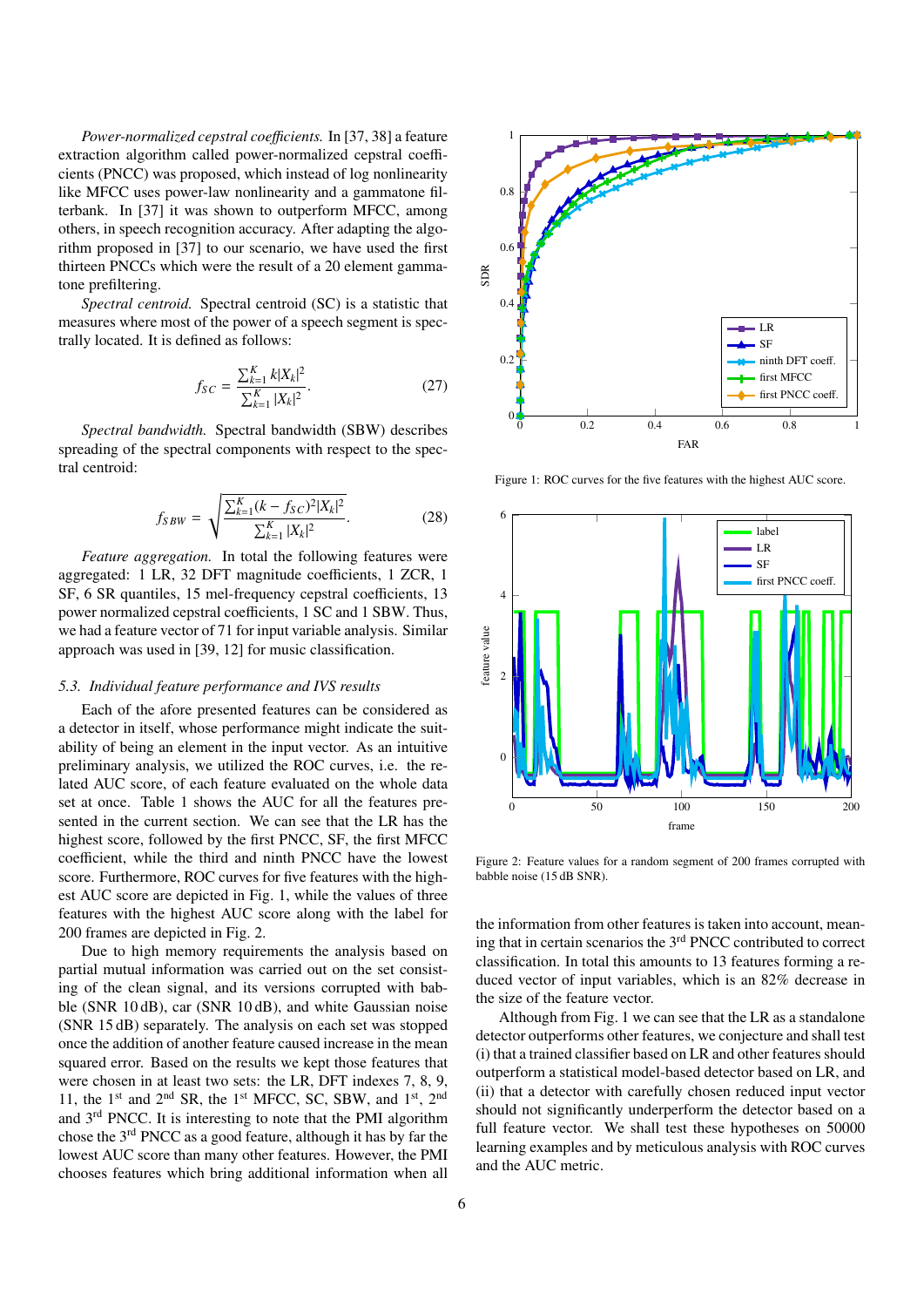|     | Table 1: AUC score of all the features. |            |     |                      |            |     |                       |            |  |  |
|-----|-----------------------------------------|------------|-----|----------------------|------------|-----|-----------------------|------------|--|--|
|     | Feature                                 | <b>AUC</b> |     | Feature              | <b>AUC</b> |     | Feature               | <b>AUC</b> |  |  |
| 1.  | LR                                      | 0.978      | 25. | $31st$ DFT           | 0.708      | 49. | $3rd$ DFT             | 0.632      |  |  |
| 2.  | 1 <sup>st</sup> PNCC                    | 0.936      | 26. | 4 <sup>th</sup> SR   | 0.708      | 50. | 1 <sup>st</sup> SR    | 0.624      |  |  |
| 3.  | <b>SF</b>                               | 0.895      | 27. | $22nd$ DFT           | 0.708      | 51. | $12th$ MFCC           | 0.622      |  |  |
| 4.  | $1st$ MFCC                              | 0.888      | 28. | 32 <sup>nd</sup> DFT | 0.706      | 52. | $4th$ DFT             | 0.619      |  |  |
| 5.  | $9th$ DFT                               | 0.861      | 29. | $23^{\rm rd}$ DFT    | 0.706      | 53. | $4th$ MFCC            | 0.609      |  |  |
| 6.  | $15th$ DFT                              | 0.815      | 30. | $21st$ DFT           | 0.704      | 54. | $14th$ MFCC           | 0.609      |  |  |
| 7.  | $8th$ DFT                               | 0.810      | 31. | $20th$ DFT           | 0.702      | 55. | 4 <sup>th</sup> PNCC  | 0.603      |  |  |
| 8.  | $6th$ MFCC                              | 0.809      | 32. | $19th$ DFT           | 0.702      | 56. | $6th$ DFT             | 0.602      |  |  |
| 9.  | $16th$ DFT                              | 0.805      | 33. | $30th$ DFT           | 0.700      | 57. | $9th$ MFCC            | 0.601      |  |  |
| 10. | $14th$ DFT                              | 0.793      | 34. | $24th$ DFT           | 0.694      | 58. | $7th$ PNCC            | 0.597      |  |  |
| 11. | $10th$ DFT                              | 0.786      | 35. | $2nd$ MFCC           | 0.692      | 59. | 3rd MFCC              | 0.586      |  |  |
| 12. | $17th$ DFT                              | 0.767      | 36. | $5th$ MFCC           | 0.686      | 60. | $8th$ MFCC            | 0.583      |  |  |
| 13. | $13th$ DFT                              | 0.765      | 37. | $29th$ DFT           | 0.680      | 61. | $13th$ MFCC           | 0.566      |  |  |
| 14. | $12th$ DFT                              | 0.751      | 38. | $25th$ DFT           | 0.663      | 62. | 10 <sup>th</sup> PNCC | 0.564      |  |  |
| 15. | $11th$ DFT                              | 0.747      | 39. | $1st$ DFT            | 0.661      | 63. | $11th$ PNCC           | 0.561      |  |  |
| 16. | $7th$ MFCC                              | 0.743      | 40. | $28th$ DFT           | 0.660      | 64. | $13th$ PNCC           | 0.554      |  |  |
| 17. | $3rd$ SR                                | 0.739      | 41. | $2nd$ PNCC           | 0.658      | 65. | $15th$ MFCC           | 0.548      |  |  |
| 18. | <b>ZCR</b>                              | 0.731      | 42. | $6th$ PNCC           | 0.655      | 66. | $5th$ PNCC            | 0.545      |  |  |
| 19. | $18th$ DFT                              | 0.726      | 43. | $2nd$ DFT            | 0.655      | 67. | $10th$ MFCC           | 0.541      |  |  |
| 20. | $2nd$ SR                                | 0.725      | 44. | $7th$ DFT            | 0.652      | 68. | 8 <sup>th</sup> PNCC  | 0.519      |  |  |
| 21. | <b>SBW</b>                              | 0.722      | 45. | $27th$ DFT           | 0.648      | 69. | $12th$ PNCC           | 0.518      |  |  |
| 22. | 5 <sup>th</sup> SR                      | 0.720      | 46. | $11th$ MFCC          | 0.647      | 70. | $3rd$ PNCC            | 0.511      |  |  |
| 23. | 6 <sup>th</sup> SR                      | 0.719      | 47. | $26th$ DFT           | 0.644      | 71. | 9th PNCC              | 0.505      |  |  |
| 24. | <b>SC</b>                               | 0.713      | 48. | $5th$ DFT            | 0.637      |     |                       |            |  |  |

 $T_{\text{t}}$   $T_{\text{t}}$   $T_{\text{t}}$   $T_{\text{t}}$   $T_{\text{t}}$   $T_{\text{t}}$   $T_{\text{t}}$   $T_{\text{t}}$   $T_{\text{t}}$   $T_{\text{t}}$   $T_{\text{t}}$ 

# 6. Quantitative evaluation of SVM, Boost, and ANN based voice activity detectors

In the present paper we utilized and compared three supervised learning algorithms; SVM, Boost, and ANN, which were to classify if a signal frame contains speech or not based on the full and the reduced feature set generated by algorithm in Section 5. The three have different approaches to learning and all have their advantages, and we shall briefly introduce each in the following paragraphs. But it is important to notice at this point that the goal of the present paper is not to provide a detailed tutorial in either of the classifiers, but to analyze and compare the performance of the three for the specific purpose of voice activity detection based on various features and not in general. For training and testing the three learning algorithms we used the OpenCV library [40].

Essentially, SVM [41, 42] is a learning algorithm that constructs a hyperplane or a set of hyperplanes which define boundaries for the data to be discriminated. The data, most often, is not linearly separable and this problem is addressed by SVM in a way that non-linearly maps the input vector with a kernel function to a high-dimensional feature space. They can also be used in regression tasks, but in the present paper we use them in the context of a binary classifier. An introduction to the theory behind SVM and some practical insights can be found in [43]. In the present paper we used *C*-support vector classification and radial basis function RBF as the kernel function.

The main idea behind boosting algorithms is to use many

simple detectors which should have performance a bit better than 50% at least (i.e. better than random guessing)—these are called weak classifiers—and combine them to obtain highly accurate classifier—usually called a strong classifier. In its original form, Boost handles binary classification problems only, although there are extensions to handle multi-class and even multi-label classification problems [44]. In the present paper, a variant of the Boost algorithm proposed in [45] called Real Boost is used [46].

The ANNs are a product of the desire to imitate the workings of the biological brain. They involve a network of simple processing elements (artificial neurons) which can exhibit complex global behavior. One of the most important properties of ANNs is the ability to approximate any continuous function up to a given precision. They have been extensively used in both classification and regression tasks and more on the ANNs can be found in [47]. In the present paper we utilize a static multilayer perceptron network (MLP) with a sigmoid activation function, a single hidden layer with 5 neurons, while the network parameters are learned using the resilient propagation (RPROP) algorithm [48].

# *6.1. Evaluation of the supervised learning VAD algorithms*

In this section we analyze the performance of the classifiers. The data was constructed by concatenating the clean signal with its corrupted versions thus, with frame length of  $L = 256$  samples, yielding 50000 examples for evaluation. For the full input vector we had 71 features, while the reduced input vector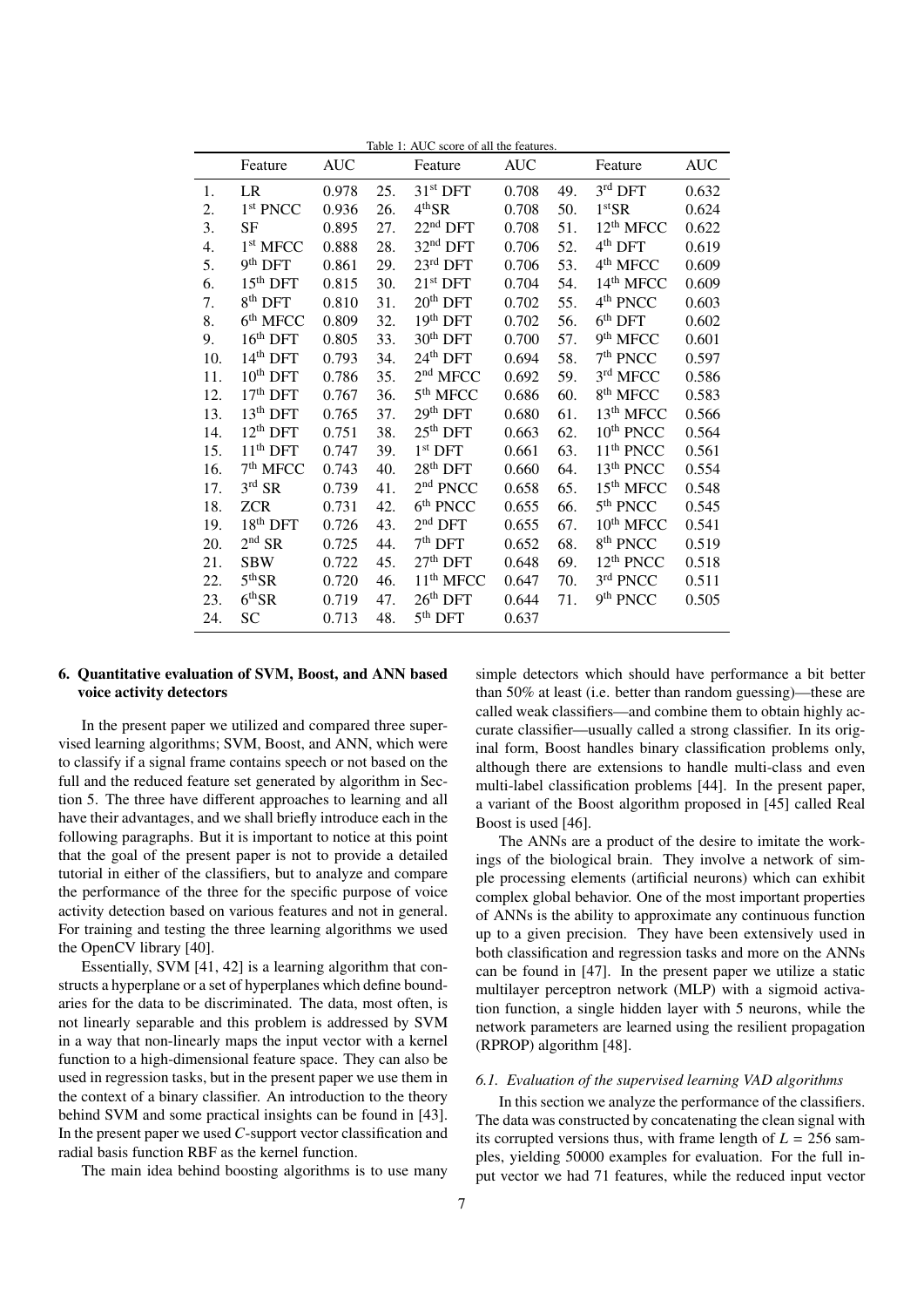consisted of 13 features. Prior to the learning process, all the features were scaled in a way to have a zero mean value and standard deviation of one.

The evaluation was performed by *K*-fold cross-validation. Essentially, the original dataset was partitioned randomly into *K* subsets of equal size. Of the *K* subsets, one was retained for testing the classifier while the other  $K - 1$  subsets were used for training. The cross-validation process was repeated *K* times thus yielding *K* results which were used for drawing the average ROC curves. As discussed in [33], by drawing just an ROC curve of different classifiers and seeing which one dominates to assess the performance might be misleading, since we do not have a measure of variance. Therefore, it is suggested to generate results from several test subsets, by a cross-validation or bootstrap method, and average these results in order to obtain a measure of variance. The ROC curves can be either averaged vertically by fixing FAR and averaging over SDR, or by the threshold, where for each threshold value an SDR–FAR pair is found and their values are averaged thus yielding both vertical and horizontal variance. In the present paper we used 10-fold cross-validation and threshold averaging for evaluation of the VAD algorithms.

Firstly, we compared intra-classifier performance, i.e. performance of each classifier working with either the full or the reduced input vector. Henceforth, all the figures depicting ROC curves have for each point a confidence interval of three standard deviations included, along with the AUC score and three standard deviations thereof. These deviations indicate just how consistent the classifier performance was with respect to different cross-validation sets. Figure 3 shows the averaged ROC curves and their AUC score for the SVM, from which we can see that the classifier with the reduced feature set did not significantly underperform compared to the classifier trained on the full feature set. In Fig. 4 we can see a bit different result for the Boost classifier. In this case the classifier showed practically equal performance both in the mean and standard deviation when being trained on the full and the reduced input set. Finally, Fig. 5 shows the averaged ROC curves and their AUC score for the ANN. It performed slightly better in the mean and standard deviation of the AUC score with the full input vector, but overall exhibited larger deviations than any of the other two classifiers. This means that it did not perform as consistently over all the subsets.

To conclude the intra-classifier analysis, we can assert that the results supported our second hypothesis from the Section 5: neither of the classifiers significantly underperformed when being trained on the reduced input vector formed by a careful IVS. Henceforth, we shall only include in the analysis the classifiers trained on the reduced input vector.

For the inter-classifier performance we also included the statistical model-based detector presented in Section 2.2 which too was evaluated by *K*-fold cross-validation. Since it does not require training it was simply tested on the same *K* subsets and these results were averaged. Figure 6 shows ROC curves for the three supervised learning classifiers and the RRD detector based on LR, from which we can see that the supervised learning approach with several additional features can significantly



Figure 3: Averaged ROC curves for the SVM classifier with the full and reduced input vector.



Figure 4: Averaged ROC curves for the Boost classifier with the full and reduced input vector.

increase the performance of a detector. Moreover, judging from the AUC scores shown in Fig. 6 we can assert that the Boost classifier slightly outperforms the other classifiers, since it has the largest AUC mean value and the smallest AUC standard deviation. Furthermore, by inspecting Figures 3, 4, and 5 we can also see that Boost overall exhibited smaller deviations in the ROC curves, which further tips the balance in Boost's favor.

During the *K*-fold cross-validation we also monitored the performance of the trained classifiers for each subset by calculating the SDR, FAR, and MCC presented in Section 4. Since all the classifiers were trained to output a value between −1, for non-speech, and 1, for speech frames, we set the threshold to zero, thus all the frames with score larger or equal to zero were classified as containing speech, while the other were classified as non-speech frames. This essentially would correspond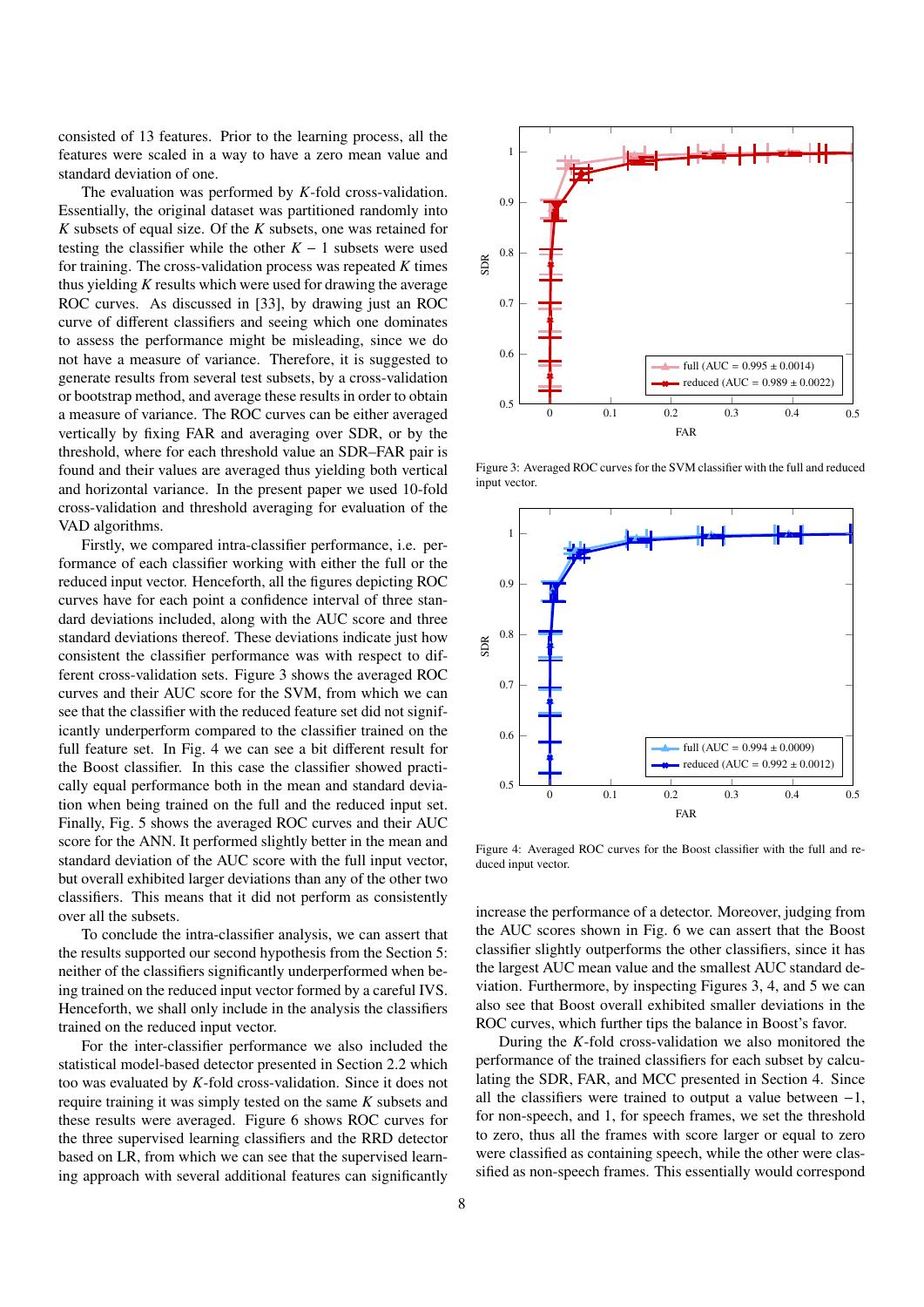| Table 2. Averaged statistical scores of the trained classifier performance. |      |           |                       |           |                         |  |  |  |  |
|-----------------------------------------------------------------------------|------|-----------|-----------------------|-----------|-------------------------|--|--|--|--|
|                                                                             |      | SDR $[%]$ | FAR $\lceil\% \rceil$ | ERR $[%]$ | $MCC \pm 3\sigma_{MCC}$ |  |  |  |  |
| <b>SVM</b>                                                                  | full | 96.73     | 2.26                  | 5.53      | $0.944 \pm 0.0141$      |  |  |  |  |
|                                                                             | red  | 94.47     | 3.71                  | 9.24      | $0.906 \pm 0.0183$      |  |  |  |  |
| <b>Boost</b>                                                                | full | 95.79     | 3.35                  | 7.56      | $0.923 \pm 0.0132$      |  |  |  |  |
|                                                                             | red  | 95.10     | 3.75                  | 8.65      | $0.912 \pm 0.0150$      |  |  |  |  |
| <b>ANN</b>                                                                  | full | 95.23     | 3.90                  | 8.67      | $0.912 \pm 0.0189$      |  |  |  |  |
|                                                                             | red  | 93.43     | 5.05                  | 11.62     | $0.882 \pm 0.0309$      |  |  |  |  |

Table  $2:$  Averaged statistical scores of the trained classifier performa



Figure 5: Averaged ROC curves for the ANN classifier with the full and reduced input vector.



Figure 6: Averaged ROC curves for all the classifiers with the reduced input vector and the detector based solely on the LR.

to only a single point in the ROC curve graph, but it is very practical since it provides a tangible sense of performance for a single threshold value. The average of these statistical scores for the aforementioned 10 subsets is shown in Table 2, where we also provide error rate (ERR =  $(100 - SDR) + FAR$ ) since it is often used in other works.

To conclude the inter-classifier performance, from the above presented results we can see that the classifiers significantly outperformed the statistical model-based detector, and that due to having the highest AUC score with the smallest standard deviation, and exhibiting no significant deviations anywhere in the ROC curve, the Boost algorithm had the advantage over the other algorithms for this specific application of speech activity detection based on various features. Therefore, we can assert that the results supported our first hypothesis from Section 5 that a trained classifier based on LR and other features should outperform a statistical model-based detector based on LR.

These experiments were designed so as to find a LR model that will show the best results [23], which we would then extend with features meticulously analyzed with PMI IVS and encompass it all in a supervised learning framework which showed the best and most consistent performance. Furthermore, the corpus that we used is freely available to all researchers [30] which will enable direct comparison of detection algorithms in the future. Comparison of our results to works which utilized a supervised learning approach [15–17, 20, 18, 19] is not straightforward due to utilization of a different speech corpus, graphical result representation (no score presented) or non-direct metric (word accuracy rate in speech recognition). However, some do provide ERR score for different noise levels and types which we will use for crude comparison with our results. For an example, in [15] the best ERR was 5.38 % and 13.47 % for vehicle and office noise, respectively, while [16] reports 9.4 % and 20.9 % for vehicle and babble noise, respectively. In [20] authors report ERR from 7.83 % to 41.39 % for different test sequences. The authors in [17] report a score named equal error rate for which equality 1-SDR=FAR holds. For three different datasets they report equal error rate of  $8.0\%$ ,  $13.1\%$ , and  $19.0\%$  for an SVM trained on MFCC. Comparing these results with Table 2 we can see that our results do not deviate and are in the rank of their performance. However, since different datasets were used in these papers, a direct comparison is not possible.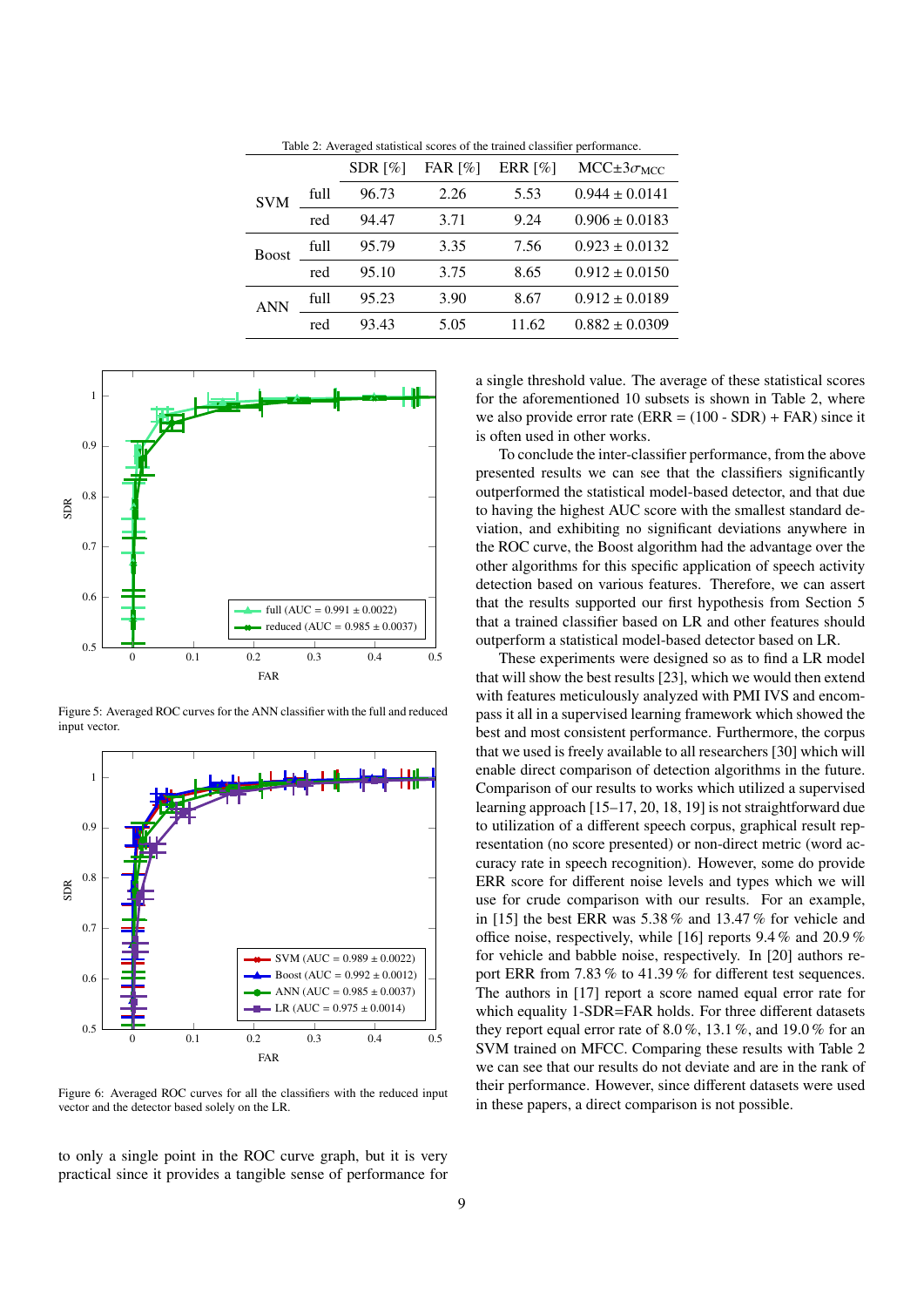# 7. Conclusion

In the present paper, we have presented the theory behind statistical model-based VADs and derived the LR for Rayleigh-Rice distribution based VAD. Furthermore, we have introduced in total 70 additional features which were combined with the RRD based VAD to form an input vector for the supervised learning classifiers. The input vector was extensively analyzed by a partial mutual information algorithm in order to single out the most informative features and by AUC score analysis to test the capability of each feature to serve as a VAD . The results yielded a 13 element reduced input vector. We have focused on SVM, Boost and ANN classifiers, whose performances were mutually compared both with the full and the reduced input vector. The algorithms were tested on the NOIZEUS speech corpus consisting of recordings made by six different speakers and which were corrupted by three different types and levels of noises. The performance evaluation was based on a 10 fold cross-validation and compared on threshold averaged ROC curves, AUC score and MCC. Firstly, the results showed that the performance was not undermined by utilizing the vector with the reduced number of features. Secondly, although the statistical model-based VAD by itself is a much better detector than any of the other utilized features, a combination of the latter and the former in the form of a trained classifier produced a VAD with significantly better performance. Finally, interclassifier analysis showed similar performance of the three, with a slight advantage in the direction of the Boost classifier, since it had the highest AUC score and the smallest variability in the threshold averaged ROC curves, indicating a consistent performance over all the test subsets.

The presented approach consisting of aggregating various features, performing input variable selection by a partial mutual information algorithm whereat a reduced input vector is created, and training a classifier for voice activity detection, is quite generic. It can be used on any combination of features and, indeed, is not limited just to voice activity detection. In order to further increase the VAD performance or tailor it to specific scenarios, a cascaded classifier architectures can be utilized, for which the presented approach would be indivertible.

# ACKNOWLEDGMENTS

The authors would like to thank Vlaho Petrović of the University of Zagreb, Faculty of Electrical Engineering and Computing for valuable discussions concerning the partial mutual information method, and the reviewers for insightful comments that helped to improve this manuscript and for drawing our attention to the power-normalized cepstral coefficients as a potential feature in the input vector.

# References

[1] J. Sohn, N. S. Kim, W. Sung, A Statistical Model-Based Voice Activity Detection, IEEE Signal Processing Letters 6 (1) (1999) 1–3.

- [2] Y. D. Cho, K. Al-Naimi, A. Kondoz, Improved Voice Activity Detection Based on a Smoothed Statistical Likelihood Ratio, in: Proceeding of the International Conference on Acoustics, Speech and Signal Processing, 2001, pp. 737–740.
- [3] D. K. Kim, J.-H. Chang, A Subspace Approach Based on Embedded Prewhitening for Voice Activity Detection., The Journal of the Acoustical Society of America 130 (5) (2011) EL304–10.
- [4] J.-H. Chang, N. S. Kim, Voice Activity detection Based on Complex Laplacian Model, Electronics Letters 39 (7) (2003) 632.
- [5] J.-H. Chang, J. W. Shin, N. S. Kim, Voice Activity Detector Employing Generalised Gaussian Distribution, Electronics Letters 40 (24) (2004) 25– 26.
- [6] J. Ramírez, J. C. Segura, J. M. Górriz, L. García, Improved Voice Activity Detection Using Contextual Multiple Hypothesis Testing for Robust Speech Recognition, IEEE Transactions on Audio Speech and Language Processing 15 (8) (2007) 2177–2189.
- [7] J. Ramírez, J. M. Górriz, J. C. Segura, Statistical Voice Activity Detection Based on Integrated Bispectrum Likelihood Ratio Tests, Journal of the Acoustical Society of America 121 (5) (2007) 2946–2958.
- [8] J. M. Górriz, J. Ramírez, E. W. Lang, C. G. Puntonet, I. Turias, Improved Likelihood Ratio Test Based Voice Activity Detector Applied to Speech Recognition, Speech Communication 52 (2010) 664–677.
- [9] K.-H. Woo, T.-Y. Yang, K.-Y. Park, C. Lee, Robust Voice Activity Detection Algorithm for Estimating Noise Spectrum, Electronics Letters 36 (2) (2000) 180–181.
- [10] Q. Li, J. Zheng, A. Tsai, Q. Zhou, Robust Endpoint Detection and Energy Normalization for Real-Time Speech and Speaker Recognition, IEEE Transactions on Speech and Audio Processing 10 (3) (2002) 146–157.
- [11] M. Marzinzik, B. Kollmeier, Speech Pause Detection for Noise Spectrum Estimation by Tracking Power Envelope Dynamics, IEEE Transactions on Speech and Audio Processing 10 (6) (2002) 341–351.
- [12] J. Bergstra, N. Casagrande, D. Erhan, D. Eck, B. Kégl, Aggregate Features and ADABOOST for Music Classification, Machine Learning 65 (2- 3) (2006) 473–484.
- [13] P. Dhanalakshmi, S. Palanivel, V. Ramalingam, Classification of Audio Signals using AANN and GMM, Applied Soft Computing 11 (1) (2011) 716–723.
- [14] F. F. Li, T. J. Cox, A Neural Network Model for Speech Intelligibility Quantification, Applied Soft Computing 7 (1) (2007) 145–155.
- [15] J. W. Shin, J.-H. Chang, N. S. Kim, Voice Activity Detection Based on Statistical Models and Machine Learning Approaches, Computer Speech & Language 24 (3) (2010) 515–530.
- [16] Q.-H. Jo, J.-H. Chang, J. Shin, N. Kim, Statistical Model-Based Voice Activity Detection Using Support Vector Machine, IET Signal Processing 3 (3) (2009) 205.
- [17] T. Kinnunen, E. Chernenko, M. Tuononen, P. Fränti, H. Li, Voice Activity Detection Using MFCC Features and Support Vector Machine, in: Int. Conf. on Speech and Computer (SPECOM07), 2007, pp. 556–561.
- [18] J. Ramirez, P. Yélamos, J. M. Górriz, J. C. Segura, SVM-Based Speech Endpoint Detection Using Contextual Speech Features, Electronics Letters 42 (7) (2006) 426–428.
- [19] J. Ramírez, P. Yélamos, J. M. Górriz, J. Segura, L. García, Speech / Non-Speech Discrimination Combining Advanced Feature Extraction and SVM Learning, in: International Conference on Spoken Language Processing (INTERSPEECH 2006), 2006, pp. 1662–1665.
- [20] D. Enqing, L. Guizhong, Z. Yatong, Z. Xiaodi, Applying Support Vector Machines to Voice Activity Detection, in: 6th International Conference on Signal Processing, 2002, pp. 1124 – 1127.
- [21] ITU-T, A Silence Compression Scheme for G.729 Optimized for Terminals Conforming to Recommendation v70. ITU-T Rec. G. 729, Annex B, Tech. rep. (1996).
- [22] X.-L. Zhang, J. Wu, Linearithmic Time Sparse and Convex Maximum Margin Clustering., IEEE Transactions on Systems, Man, and Cybernetics. Part B, Cybernetics (2012) 1–24.
- [23] I. Marković, H. Domitrović, I. Petrović, Comparison of Statistical Model-Based Voice Activity Detector for Mobile Robot Speech Applications, 10th IFAC Symposioum on Robotic Control 2012 (SYROCO2012).
- [24] E. Mumolo, M. Nolich, G. Verchelli, Algorithms for Acoustic Localization Based on Microphone Array in Service Robotics, Robotics and Autonomous Systems 42 (2) (2003) 69–88.
- [25] R. McAulay, M. Malpass, Speech Enhancement Using a Soft-Decision